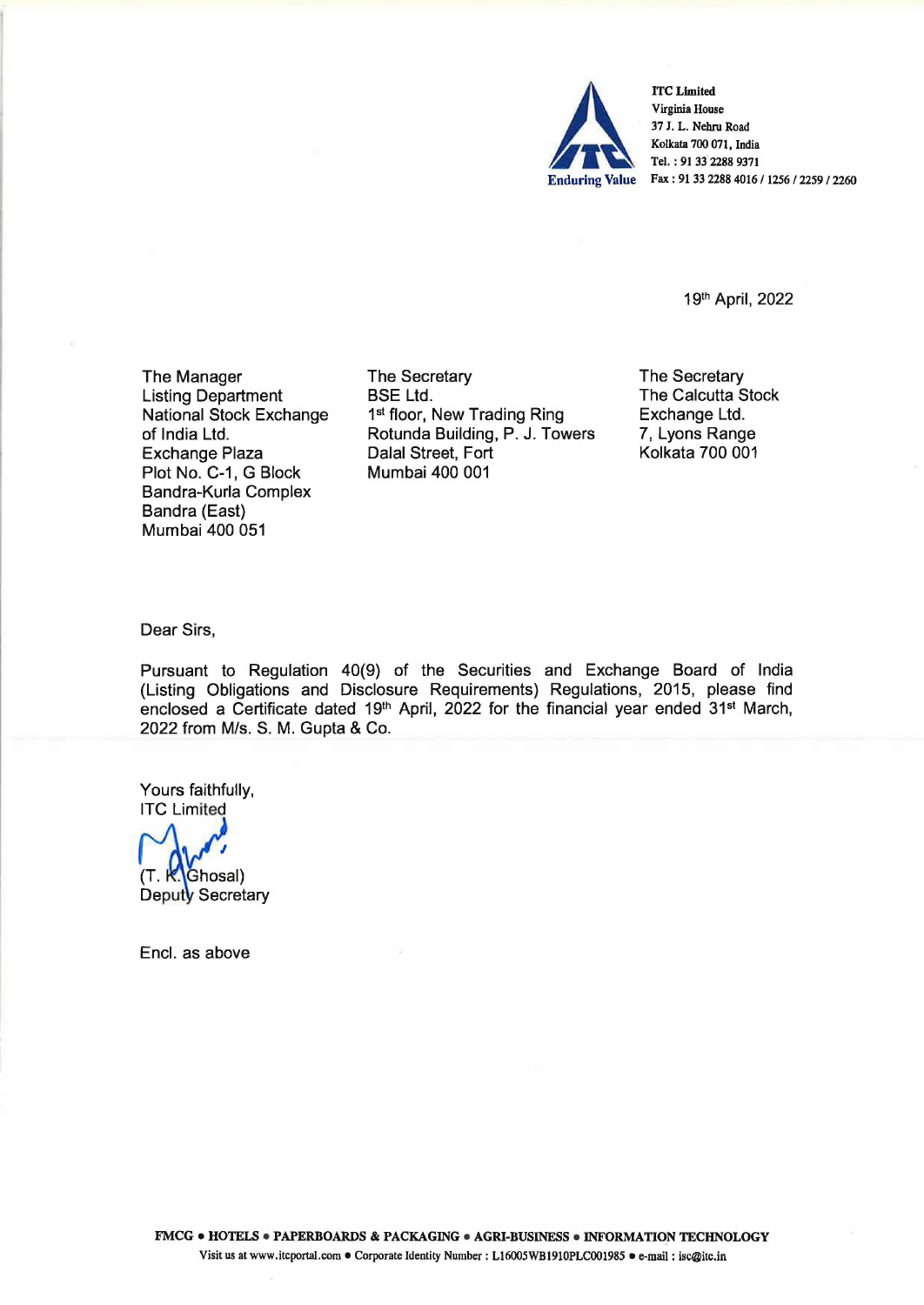

cc: Securities Exchange Commission Division of Corporate Finance Office of International Corporate Finance Mail Stop 3-9 450 Fifth Street Washington DC 20549 U.S.A.

cc: Societe de la Bourse de Luxembourg 35A Boulevard Joseph <sup>11</sup> L-1840 Luxembourg.